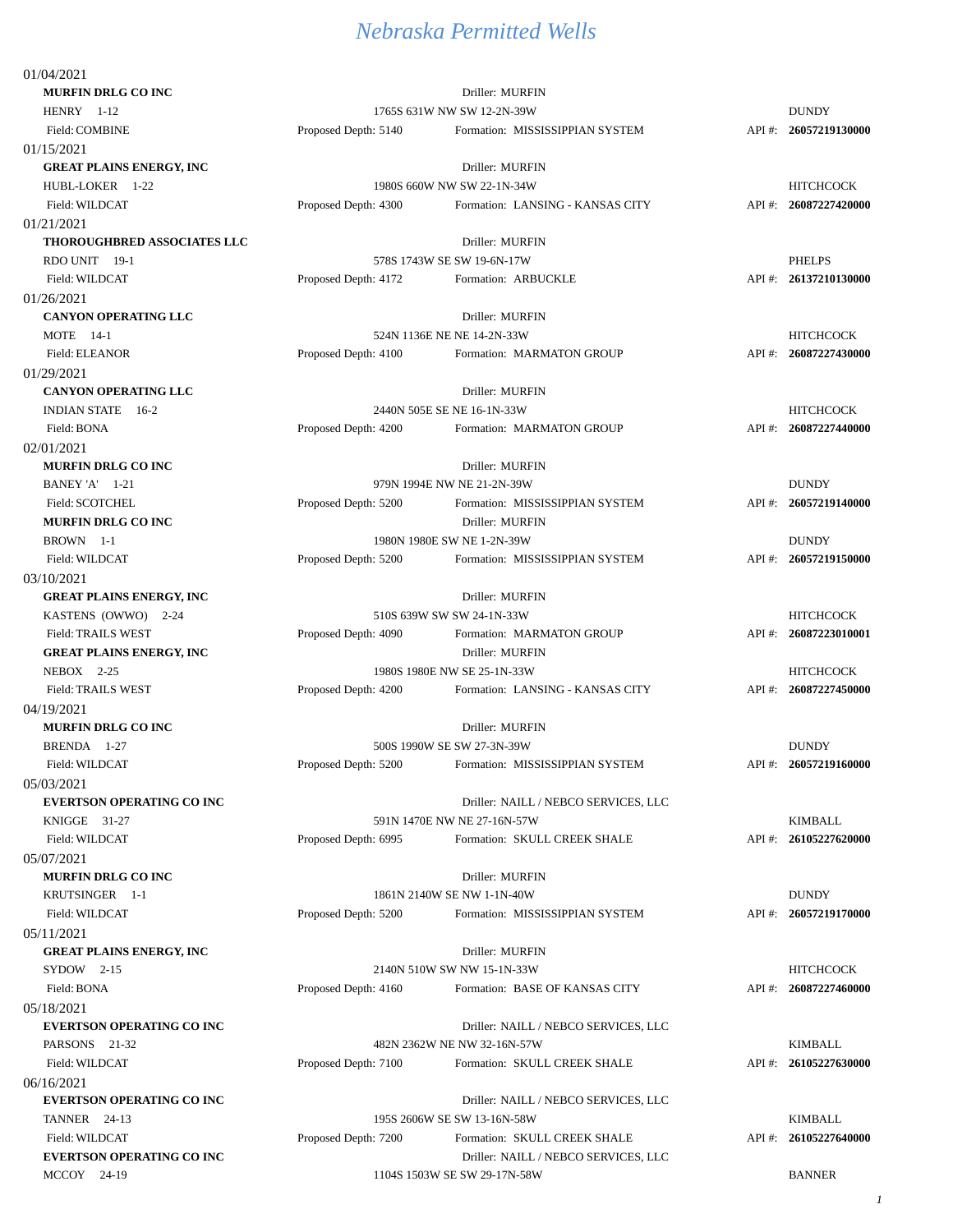| Field: WILDCAT                          | Proposed Depth: 7500        | Formation: SKULL CREEK SHALE     |          | API#: 26007220410000  |
|-----------------------------------------|-----------------------------|----------------------------------|----------|-----------------------|
| 06/22/2021                              |                             |                                  |          |                       |
| <b>MURFIN DRLG CO INC</b>               |                             | Driller: MURFIN                  |          |                       |
| HAM 1-11                                |                             | 1980S 550E NE SE 11-2N-39W       |          | <b>DUNDY</b>          |
| Field: COMBINE                          | Proposed Depth: 5300        | Formation: MISSISSIPPIAN SYSTEM  |          | API #: 26057219180000 |
| <b>MURFIN DRLG CO INC</b>               |                             | Driller: MURFIN                  |          |                       |
| BRUNSWICK 1-15                          | 2140S 1980E NW SE 15-2N-40W |                                  |          | <b>DUNDY</b>          |
| Field: WILDCAT                          | Proposed Depth: 5300        | Formation: MISSISSIPPIAN SYSTEM  |          | API #: 26057219190000 |
| <b>MURFIN DRLG CO INC</b>               |                             | Driller: MURFIN                  |          |                       |
| BOE G 1-36                              |                             | 500N 500E NE NE 36-2N-39W        |          | <b>DUNDY</b>          |
| Field: HARVESTER                        | Proposed Depth: 5200        | Formation: MISSISSIPPIAN SYSTEM  |          | API #: 26057219200000 |
| 07/12/2021                              |                             |                                  |          |                       |
| <b>GREAT PLAINS ENERGY, INC</b>         |                             | Driller: MURFIN                  |          |                       |
| CZECHS 4-21                             |                             | 1980N 1980E SW NE 21-1N-33W      |          | <b>HITCHCOCK</b>      |
| Field: BONA                             | Proposed Depth: 4140        | Formation: BASE OF KANSAS CITY   |          | API #: 26087227470000 |
| 07/20/2021                              |                             |                                  |          |                       |
| MULL DRILLING COMPANY, INC              |                             | Driller: MURFIN                  |          |                       |
| POLICKY 1-9                             |                             | 2691N 1382W SE NW 9-14N-51W      |          | <b>CHEYENNE</b>       |
| Field: WILDCAT                          | Proposed Depth: 7600        | Formation: PRECAMBRIAN           |          | API #: 26033227180000 |
| 07/22/2021                              |                             |                                  |          |                       |
| <b>MURFIN DRLG CO INC</b>               |                             | Driller: MURFIN                  |          |                       |
| SAGEBRUSH 1-11                          |                             | 500N 500W NW NW 11-2N-40W        |          | <b>DUNDY</b>          |
| Field: WILDCAT                          | Proposed Depth: 5300        | Formation: MISSISSIPPIAN SYSTEM  | $API$ #: | 26057219210000        |
| <b>MURFIN DRLG CO INC</b>               |                             | Driller: MURFIN                  |          |                       |
| SAGEBRUSH 1-2                           |                             | 660N 2140E NW NE 2-2N-40W        |          | <b>DUNDY</b>          |
| Field: WILDCAT                          | Proposed Depth: 5300        | Formation: MISSISSIPPIAN SYSTEM  | $API#$ : | 26057219220000        |
|                                         |                             |                                  |          |                       |
| 07/27/2021<br><b>MURFIN DRLG CO INC</b> |                             |                                  |          |                       |
|                                         |                             | Driller: MURFIN                  |          | <b>HITCHCOCK</b>      |
| POLSON 1-28                             |                             | 500N 2030E NW NE 28-1N-34W       |          |                       |
| Field: POLSON                           | Proposed Depth: 4300        | Formation: MISSISSIPPIAN SYSTEM  |          | API #: 26087227480000 |
| 08/10/2021                              |                             |                                  |          |                       |
| URBAN OIL & GAS GROUP, LLC              |                             | Driller: MURFIN                  |          |                       |
| WYONA UNIT (WYONA UNIT) 1               |                             | 2398N 1321E S/2 NE 7-2N-35W      |          | <b>HITCHCOCK</b>      |
| Field: PERSIMMON*                       | Proposed Depth: 4356        | Formation: LANSING - KANSAS CITY |          | API #: 26087227490000 |
| 08/24/2021                              |                             |                                  |          |                       |
| ADVANTAGE RESOURCES INC                 |                             | Driller: MURFIN                  |          |                       |
| STATE 16-16                             |                             | 616S 743E SE SE 16-12N-55W       |          | <b>KIMBALL</b>        |
| Field: WILDCAT                          | Proposed Depth: 8088        | Formation: PENNSYLVANIAN         |          | API #: 26105227650000 |
| ADVANTAGE RESOURCES INC                 |                             | Driller: MURFIN                  |          |                       |
| COUSINS-NEAR 9-33                       |                             | 1502S 656E SE SE 33-14N-56W      |          | <b>KIMBALL</b>        |
| Field: WILDCAT                          | Proposed Depth: 8550        | Formation: PENNSYLVANIAN         |          | API #: 26105227660000 |
| 08/25/2021                              |                             |                                  |          |                       |
| <b>GREAT PLAINS ENERGY, INC</b>         |                             | Driller: MURFIN                  |          |                       |
| SCALES-EVANS 1                          |                             | 2040S 2025E NW SE 21-1N-33W      |          | <b>HITCHCOCK</b>      |
| Field: BONA                             | Proposed Depth: 4124        | Formation: BASE OF KANSAS CITY   |          | API #: 26087227500000 |
| 09/03/2021                              |                             |                                  |          |                       |
| <b>MURFIN DRLG CO INC</b>               |                             | Driller: MURFIN                  |          |                       |
| POLSON 2-28                             |                             | 500N 2118W NE NW 28-1N-34W       |          | <b>HITCHCOCK</b>      |
| Field: WILDCAT                          | Proposed Depth: 4350        | Formation: MISSISSIPPIAN SYSTEM  |          | API #: 26087227510000 |
| 09/08/2021                              |                             |                                  |          |                       |
| <b>MURFIN DRLG CO INC</b>               |                             | Driller: MURFIN                  |          |                       |
| INGRAHAM 2-21                           |                             | 510N 2092E NW NE 21-1N-34W       |          | <b>HITCHCOCK</b>      |
| Field: WILDCAT                          | Proposed Depth: 4350        | Formation: MISSISSIPPIAN SYSTEM  |          | API #: 26087227520000 |
| 09/20/2021                              |                             |                                  |          |                       |
| ADVANTAGE RESOURCES INC                 |                             | Driller: MURFIN                  |          |                       |
| AUE 10-10                               |                             | 2003S 1616E NW SE 10-13N-56W     |          | <b>KIMBALL</b>        |
| Field: WILDCAT                          | Proposed Depth: 6800        | Formation: SKULL CREEK SHALE     |          | API #: 26105227670000 |
| 09/27/2021                              |                             |                                  |          |                       |
| <b>BEREXCOLLC</b>                       |                             | Driller: DUKE                    |          |                       |

ROBERT 16-17 505S 505E SE SE 17-1N-34W HITCHCOCK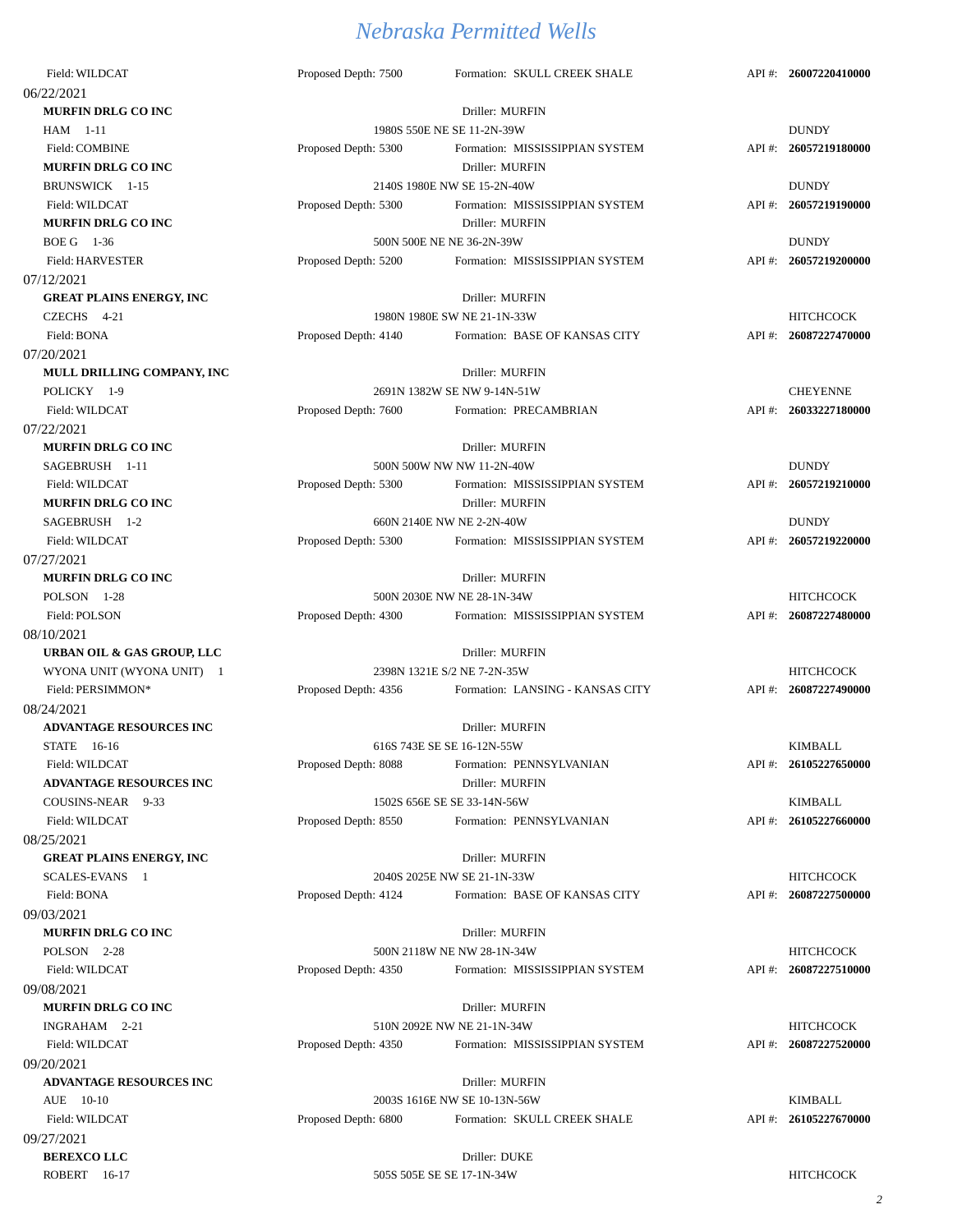| Field: RUZICKA                  | Proposed Depth: 4350 | Formation: CHEROKEE GROUP        |          | API #: 26087227530000 |
|---------------------------------|----------------------|----------------------------------|----------|-----------------------|
| 09/28/2021                      |                      |                                  |          |                       |
| <b>ADVANTAGE RESOURCES INC</b>  |                      | Driller: MURFIN                  |          |                       |
| SNYDER 11-25                    |                      | 1530S 2007W NE SW 25-13N-56W     |          | <b>KIMBALL</b>        |
| Field: WILDCAT                  | Proposed Depth: 6750 | Formation: SKULL CREEK SHALE     |          | API #: 26105227680000 |
| 09/29/2021                      |                      |                                  |          |                       |
| <b>MURFIN DRLG CO INC</b>       |                      | Driller: MURFIN                  |          |                       |
| AGRI 1-31                       |                      | 575N 500W NW NW 31-2N-38W        |          | <b>DUNDY</b>          |
| Field: HARVESTER                | Proposed Depth: 5200 | Formation: MISSISSIPPIAN SYSTEM  | $API#$ : | 26057219230000        |
| <b>BEREXCOLLC</b>               |                      | Driller: DUKE                    |          |                       |
| RES 8-17                        |                      | 1949N 667E SE NE 17-1N-34W       |          | <b>HITCHCOCK</b>      |
| Field: RUZICKA                  | Proposed Depth: 4350 | Formation: CHEROKEE GROUP        | $API$ #: | 26087227540000        |
| 10/01/2021                      |                      |                                  |          |                       |
| <b>MURFIN DRLG CO INC</b>       |                      | Driller: MURFIN                  |          |                       |
| 3CF 1-4                         |                      | 2120S 1980W NE SW 4-2N-39W       |          | <b>DUNDY</b>          |
|                                 |                      |                                  |          |                       |
| Field: WILDCAT                  | Proposed Depth: 5200 | Formation: MISSISSIPPIAN SYSTEM  | $API#$ : | 26057219240000        |
| 10/04/2021                      |                      |                                  |          |                       |
| <b>GREAT PLAINS ENERGY, INC</b> |                      | Driller: MURFIN                  |          |                       |
| DIEHL 1-19                      |                      | 1927 1801E SW NE 19-2N-34W       |          | <b>HITCHCOCK</b>      |
| Field: WILDCAT                  | Proposed Depth: 4200 | Formation: BASE OF KANSAS CITY   |          | API #: 26087227550000 |
| 10/13/2021                      |                      |                                  |          |                       |
| <b>BEREXCOLLC</b>               |                      | Driller: DUKE                    |          |                       |
| SON 2-16                        |                      | 990N 2240E NW NE 16-1N-34W       |          | <b>HITCHCOCK</b>      |
| Field: RUZICKA                  | Proposed Depth: 4350 | Formation: CHEROKEE GROUP        | $API#$ : | 26087227560000        |
| 10/14/2021                      |                      |                                  |          |                       |
| <b>BEREXCOLLC</b>               |                      | Driller: DUKE                    |          |                       |
| JOHN 5-28                       |                      | 1980N 730W SW NW 28-2N-34W       |          | <b>HITCHCOCK</b>      |
| Field: GOLDENROD                | Proposed Depth: 4300 | Formation: CHEROKEE GROUP        |          | API #: 26087227570000 |
| 10/18/2021                      |                      |                                  |          |                       |
| <b>CANYON OPERATING LLC</b>     |                      | Driller: MURFIN                  |          |                       |
| <b>INDIAN STATE</b><br>16-3     |                      | 505S 2124W SE SW 16-1N-33W       |          | <b>HITCHCOCK</b>      |
| Field: BONA                     | Proposed Depth: 4200 | Formation: MARMATON GROUP        |          | API #: 26087227580000 |
| 10/19/2021                      |                      |                                  |          |                       |
| DARRAH OIL COMPANY LLC          |                      | Driller: CAPSTAR DRILLING        |          |                       |
| JACKSON 1-33                    |                      | 1795N 1473W SE NW 33-17N-43W     |          | <b>GARDEN</b>         |
| Field: WILDCAT                  | Proposed Depth: 3500 | Formation: SKULL CREEK SHALE     | $API#$ : | 26069211350000        |
| DARRAH OIL COMPANY LLC          |                      | Driller: CAPSTAR DRILLING        |          |                       |
| NEBOE 1-36                      |                      | 1537S 2652W NE SW 36-17N-43W     |          | <b>GARDEN</b>         |
| Field: WILDCAT                  |                      |                                  |          | 26069211340000        |
|                                 | Proposed Depth: 3500 | Formation: SKULL CREEK SHALE     | API#:    |                       |
| DARRAH OIL COMPANY LLC          |                      | Driller: CAPSTAR DRILLING        |          |                       |
| OLSON 1-20                      |                      | 1556S 2342E NW SE 20-17N-43W     |          | <b>GARDEN</b>         |
| Field: WILDCAT                  | Proposed Depth: 3500 | Formation: SKULL CREEK SHALE     | $API#$ : | 26069211360000        |
| 11/09/2021                      |                      |                                  |          |                       |
| <b>MURFIN DRLG CO INC</b>       |                      | Driller: MURFIN                  |          |                       |
| HESTER 1-34                     |                      | 1800N 1540W SE NW 34-4N-40W      |          | <b>DUNDY</b>          |
| Field: WILDCAT                  | Proposed Depth: 5400 | Formation: MISSISSIPPIAN SYSTEM  | $API#$ : | 26057219250000        |
| 11/16/2021                      |                      |                                  |          |                       |
| <b>CARBON VENTURES, LLC</b>     |                      | Driller: ENSIGN ENERGY           |          |                       |
| TEST WELL 1                     |                      | 285S 2321E SW SE 13-6N-16W       |          | <b>KEARNEY</b>        |
| Field: WILDCAT                  | Proposed Depth: 4500 | Formation: PRECAMBRIAN           |          | API#: 26099210070000  |
| 11/22/2021                      |                      |                                  |          |                       |
| <b>CENTRAL OPERATING INC</b>    |                      | Driller: MURFIN                  |          |                       |
| PENNOCK 8-7                     |                      | 2573N 1921E SW NE 8-1N-30W       |          | <b>RED WILLOW</b>     |
| Field: MODRELL                  | Proposed Depth: 4050 | Formation: LANSING - KANSAS CITY |          | API #: 26145218090000 |
| 11/23/2021                      |                      |                                  |          |                       |
| THOROUGHBRED ASSOCIATES LLC     |                      | Driller: MURFIN                  |          |                       |
| NORDEN 25-4                     |                      | 1440N 589E SE NE 25-5N-17W       |          | <b>PHELPS</b>         |
| Field: WICKS                    | Proposed Depth: 4500 | Formation: ARBUCKLE              |          | API #: 26137210140000 |
| 11/30/2021                      |                      |                                  |          |                       |
| THOROUGHBRED ASSOCIATES LLC     |                      | Driller: MURFIN                  |          |                       |
|                                 |                      |                                  |          |                       |